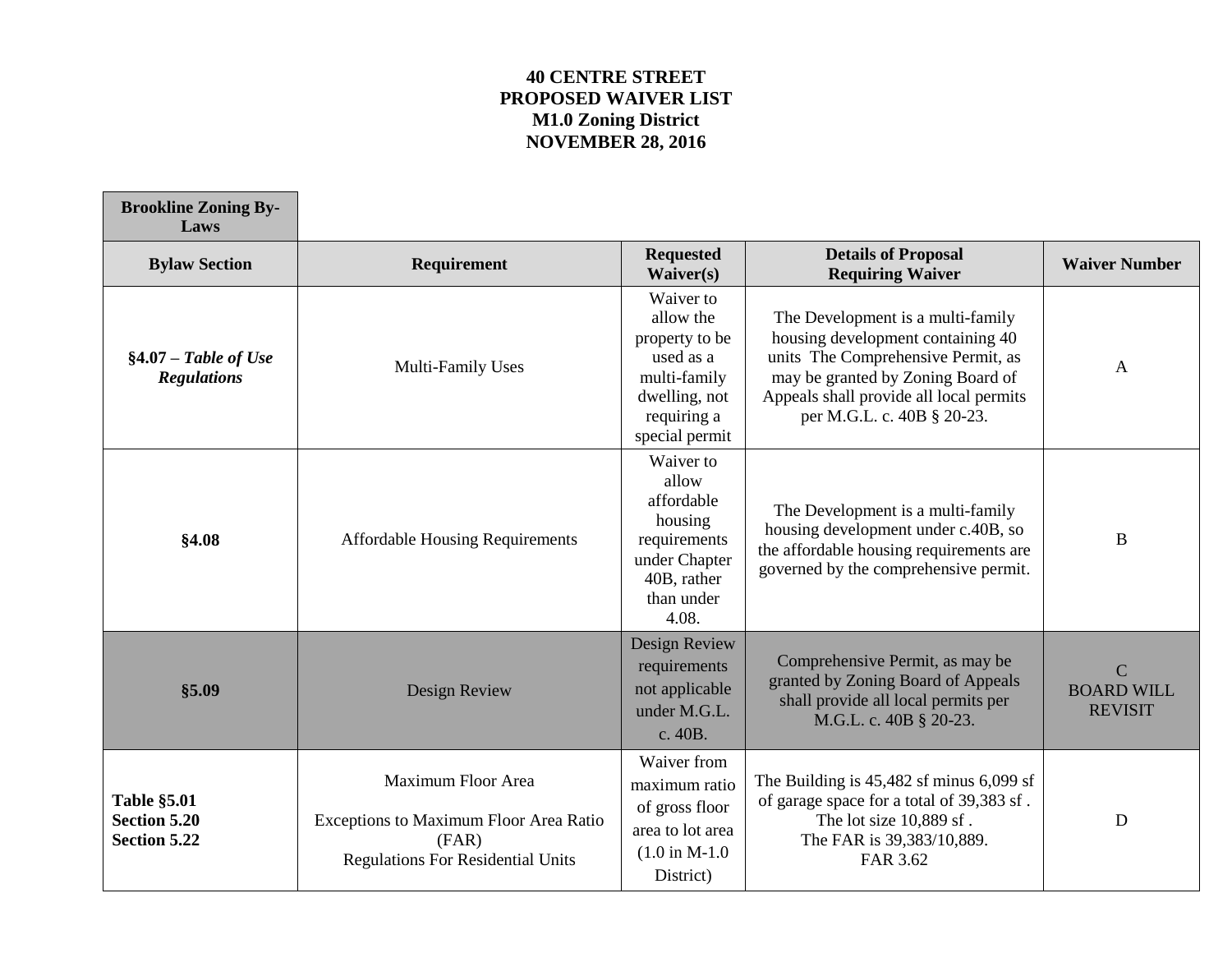| <b>Table §5.01</b><br><b>Section 5.30</b><br><b>Section 5.31</b> | Maximum Height of Buildings     | Waiver from<br>maximum<br>building height<br>limitations<br>$(40'$ in M-<br>1.0District) | Using Method 5.30A.<br>The midpoint of the street frontage is<br>67.52<br>Base level of the Building 68.52<br>Actual building height of the will be<br>67'4" feet at its maximum measured by<br>midpoint of street frontage. | ${\bf E}$                   |
|------------------------------------------------------------------|---------------------------------|------------------------------------------------------------------------------------------|------------------------------------------------------------------------------------------------------------------------------------------------------------------------------------------------------------------------------|-----------------------------|
| <b>Section 5.43</b>                                              | <b>NOT APPLICABLE</b>           |                                                                                          |                                                                                                                                                                                                                              | ${\bf F}$                   |
| <b>Table 5.01</b><br><b>Section 5.60</b>                         | Minimum Side Yard               | Waiver from<br>$10^{\circ}$ +L/10 $^{\circ}$<br>(24)                                     | The proposed side yard is 5.1' on the<br>east side and 6.1' on the west side                                                                                                                                                 | ${\bf G}$                   |
| <b>Table 5.01</b><br>Section 5.50<br><b>Section 5.51</b>         | Minimum Front Yard              | Waiver 15'                                                                               | The proposed front yard 5'                                                                                                                                                                                                   | H                           |
| <b>Table 5.01</b><br><b>Section 5.70</b>                         | Minimum Rear Yard               | Waiver from<br>30'                                                                       | The proposed rear yard is 5.2'                                                                                                                                                                                               | I                           |
| <b>Table 5.01</b>                                                | <b>Maximum Building Stories</b> | Waiver from 4<br>stories                                                                 | 6 stories are proposed                                                                                                                                                                                                       | J                           |
| <b>Section 5.54 (2)</b>                                          | <b>Exceptions for Alignment</b> | $20^{\circ}$                                                                             | 5' front setback                                                                                                                                                                                                             | $\bf K$                     |
| <b>Table 5.01</b><br>Section 5.90                                | Minimum Open Space (landscaped) | Waiver from<br>10%                                                                       | 2,154sf/39,383sf=5.5%                                                                                                                                                                                                        | $\mathbf{L}$                |
| <b>Table 5.01</b><br>Section 5.91                                | Minimum Open Space (usable)     | Waiver from<br>20%                                                                       | 0%                                                                                                                                                                                                                           | $\mathbf{M}$                |
| Table 6.02                                                       | <b>Parking Spaces</b>           | Waiver from<br>2.0/2.3<br>spaces/unit                                                    | Total 25 spaces (includes stackable<br>units)                                                                                                                                                                                | ${\bf N}$<br>[KP disagrees] |
| <b>Continued below</b>                                           |                                 | Totaling 82<br>spaces<br>Waiver from                                                     |                                                                                                                                                                                                                              |                             |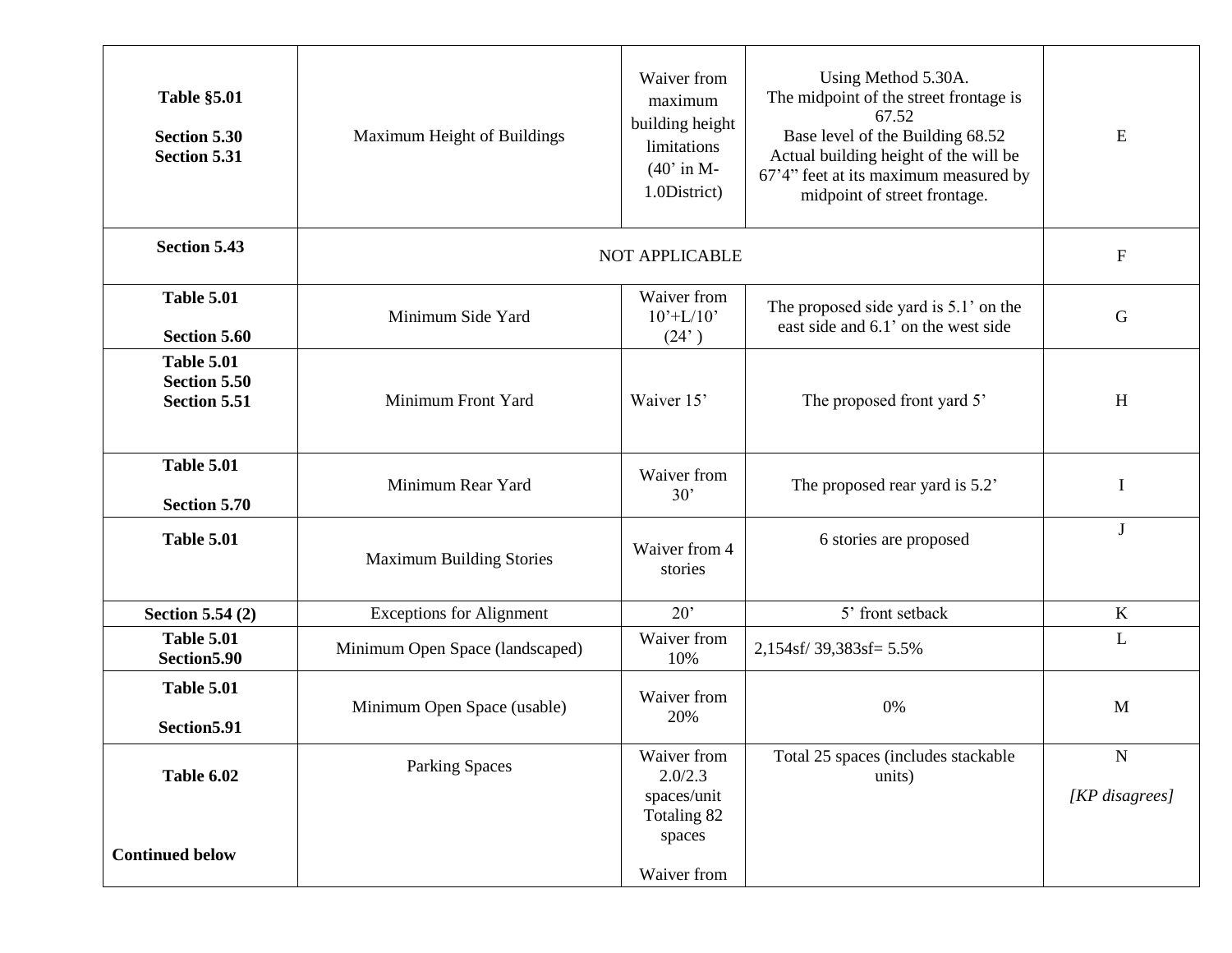|                         |                                                                                    | Article 19<br>Totaling 33<br>cars<br>Ratio .825                                                                                                                            | Total 25' spaces and up to 8 stackers<br>Ratio .625                                                                                    |                |
|-------------------------|------------------------------------------------------------------------------------|----------------------------------------------------------------------------------------------------------------------------------------------------------------------------|----------------------------------------------------------------------------------------------------------------------------------------|----------------|
| Section 6.02            | required parking be designated and marked<br>for use by visitors and trades people | Waiver from<br>10% percent                                                                                                                                                 | 0%.                                                                                                                                    | $\mathbf{O}$   |
| <b>Section 6.04(4c)</b> | Maximum driveway curb cut 20'                                                      | Wavier to 21'                                                                                                                                                              | 21' curb cut                                                                                                                           | ${\bf P}$      |
| <b>Section 6.03(2e)</b> | Compact cars                                                                       | 25%                                                                                                                                                                        | 72%                                                                                                                                    | $\mathsf{Q}$   |
| <b>Section 9.00</b>     | WITHDRAWN BY APPLICANT                                                             |                                                                                                                                                                            |                                                                                                                                        | $\mathbf R$    |
| <b>Section 9.00</b>     | WITHDRAWN BY APPLICANT                                                             |                                                                                                                                                                            |                                                                                                                                        | ${\bf S}$      |
| <b>Section 9.05</b>     | WITHDRAWN BY APPLICNT                                                              |                                                                                                                                                                            |                                                                                                                                        | $\mathbf T$    |
| §3.17                   | Department of Public Works                                                         | Waiver from<br>the Department<br>of Public<br>Works site<br>plan approval<br>process, curb<br>cut procedure,<br>tree removal,<br>and<br>construction<br>and<br>maintenance | Comprehensive Permit, as may be<br>granted by Zoning Board of Appeals<br>shall provide all local permits per<br>M.G.L. c. 40B § 20-23. | $\mathbf{U}^*$ |